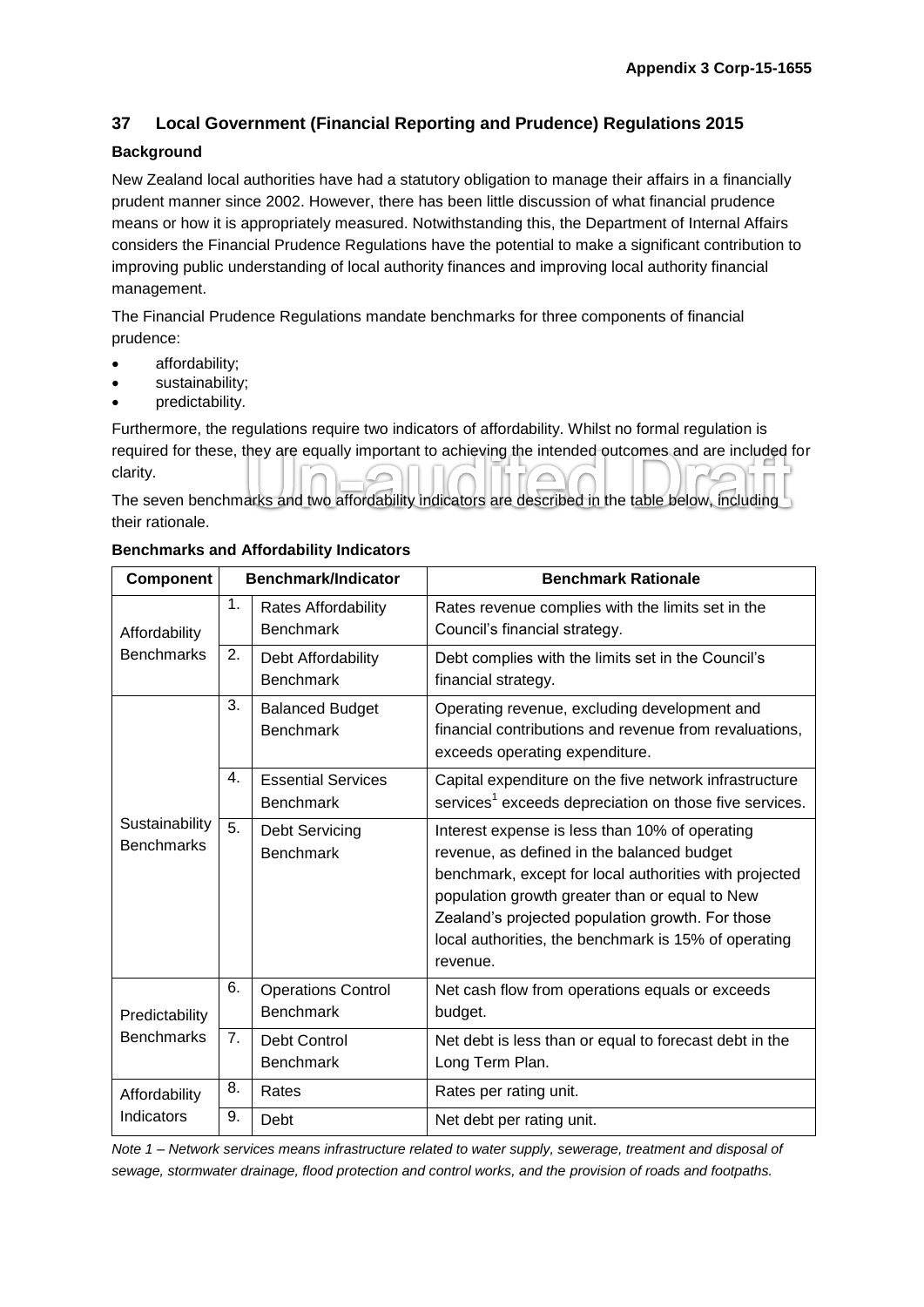# **Annual Report Disclosure Statement for the Year Ending 30 June 2015**

## **What is the purpose of this statement?**

The purpose of this statement is to disclose the Council's financial performance in relation to various benchmarks to enable the assessment of whether the Council is prudently managing its revenues, expenses, assets, liabilities, and general financial dealings.

The Council is required to include this statement in its annual report in accordance with the Local Government (Financial Reporting and Prudence) Regulations 2014, (the regulations). Refer to the regulations for more information, including definitions of some of the terms used in this statement.

#### **Rates Affordability Benchmark**

The Council meets its affordability benchmark if:

- its actual rates income equals or is less than each quantified limit on rates; and
- its actual rates increases equal or are less than each quantified limit on rates increases.

## *Rates (Income) Affordability*

The following graph compares the Council's actual rates income with a quantified limit on rates contained in the financial strategy included in the Council's Long Term Plan.



The quantified limits for rates income are as follows:

| Years                    | <b>Rates Income Limits</b><br>(\$000's) | <b>Data Qualifier</b>                    |
|--------------------------|-----------------------------------------|------------------------------------------|
| $2010/11^{(1)}$          | \$44,200                                |                                          |
| $2011/12$ <sup>(1)</sup> | \$47,395                                | Includes recovery of all operating costs |
| $2012/13^{(2)}$          | \$49,000                                | incidental to population growth.         |
| $2013/14$ <sup>(2)</sup> | \$52,606                                |                                          |
| 2014/15 <sup>(2)</sup>   | \$52,717                                |                                          |

*Note 1: Quantified Limits as per Kāpiti Coast District Council's 2009/10 Long Term Council Community Plan. Note 2: Quantified Limits as per Kāpiti Coast District Council's 2012/13 Long Term Plan.*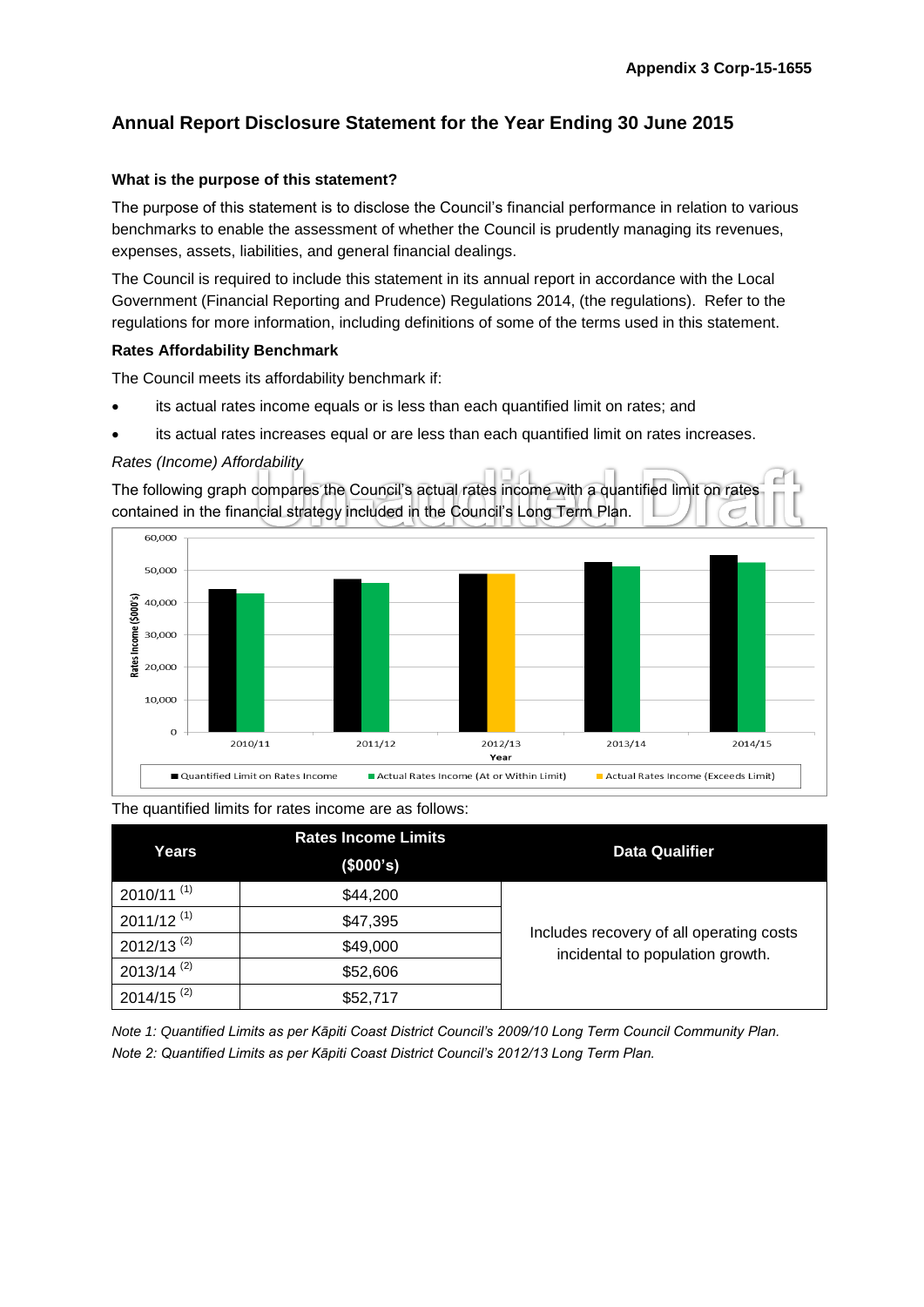## *Rates (Increases) Affordability*

The following graph compares the Council's actual rates increases with a quantified limit on rates increases included in the financial strategy included in the Council's Long Term Plan.



| The quantified limits for rates increases are as follows: |  |
|-----------------------------------------------------------|--|
|-----------------------------------------------------------|--|

| Years           | <b>Rates Increase Limits</b> | <b>Data Qualifier</b>                                                  |  |
|-----------------|------------------------------|------------------------------------------------------------------------|--|
|                 | (%)                          |                                                                        |  |
| $2010/11^{(1)}$ | 10.28%                       |                                                                        |  |
| $2011/12^{(1)}$ | 10.31%                       |                                                                        |  |
| $2012/13^{(2)}$ | 6.20%                        | Includes population growth for<br>consistency with rates income above. |  |
| $2013/14^{(2)}$ | 7.30%                        |                                                                        |  |
| $2014/15^{(2)}$ | 6.80%                        |                                                                        |  |

*Note 1: Quantified Limits as per Kāpiti Coast District Council's 2009/10 Long Term Council Community Plan. Note 2: Quantified Limits as per Kāpiti Coast District Council's 2012/13 Long Term Plan.*

 $\circ$  $\Box$ The Council's long term strategy and quantified limits are revised every three years. 2009/10 is the first year of the 2009/10 Long Term Council Community Plan and similarly, 2012/13 is the first year of the 2012/13 Long Term Plan.

Actual rates income (\$) and rates increases (%) exceeded the quantified limits in the 2009/10 and 2012/13 financial years due to actual rate penalties exceeding budget.

## **Debt Affordability Benchmark**

The Council meets the debt affordability benchmark if its actual borrowing is within each quantified limit on borrowing.

The following graph compares the Council's actual borrowing with a quantified limit on borrowing stated in the financial strategy included in the Council's Long Term Plan.

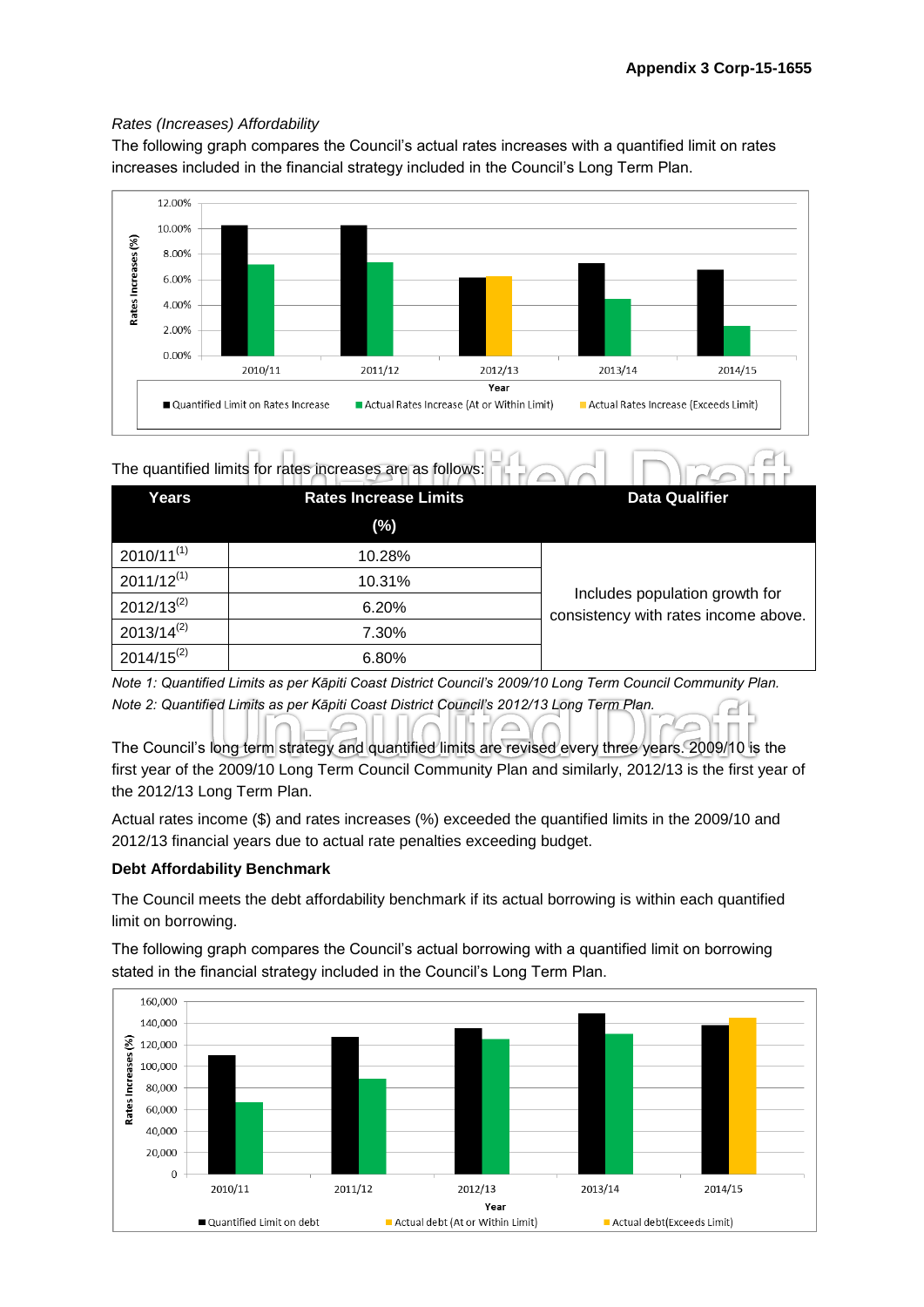The quantified limits on borrowings per year are as follows:

| Years                    | <b>Borrowing Limits</b> |  |
|--------------------------|-------------------------|--|
|                          | \$000                   |  |
| $2010/11^{(1)}$          | \$110,000               |  |
| $2011/12^{(1)}$          | \$127,000               |  |
| 2012/13 <sup>(2)</sup>   | \$135,000               |  |
| $2013/14$ <sup>(2)</sup> | \$149,000               |  |
| $2014/15$ <sup>(2)</sup> | \$138,000               |  |

*Note 1: Quantified Limits as per Kāpiti Coast District Council's 2009/10 Long Term Council Community Plan. Note 2: Quantified Limits as per Kāpiti Coast District Council's 2012/13 Long Term Plan.*

## **Balanced Budget Benchmark**

The following graph displays the Council's revenue (excluding development contributions, financial contributions, vested assets, gains on derivative financial instruments, and revaluations of property, plant or equipment) as a proportion of operating expenses (excluding losses on derivative financial instruments and revaluations of property, plant or equipment).

The Council meets this benchmark if its revenue equals or is greater than its operating expenses



Kāpiti Coast District Council has not met this benchmark in the reported years due to its policy of nonfunded depreciation of infrastructure assets.

This Council manages its non-funded depreciation prudently via the following limits:

- 1. The total amount of depreciation funded over the period (or partial non-funding of depreciation), must be sufficient to fund the asset renewal programme over that period.
- 2. Non-funding of depreciation can only be applied to longer term assets where the asset lives are at least 30 years.
- 3. Non-funding of depreciation must be repaid over the 20 year period of the 2012/13 Long Term Plan.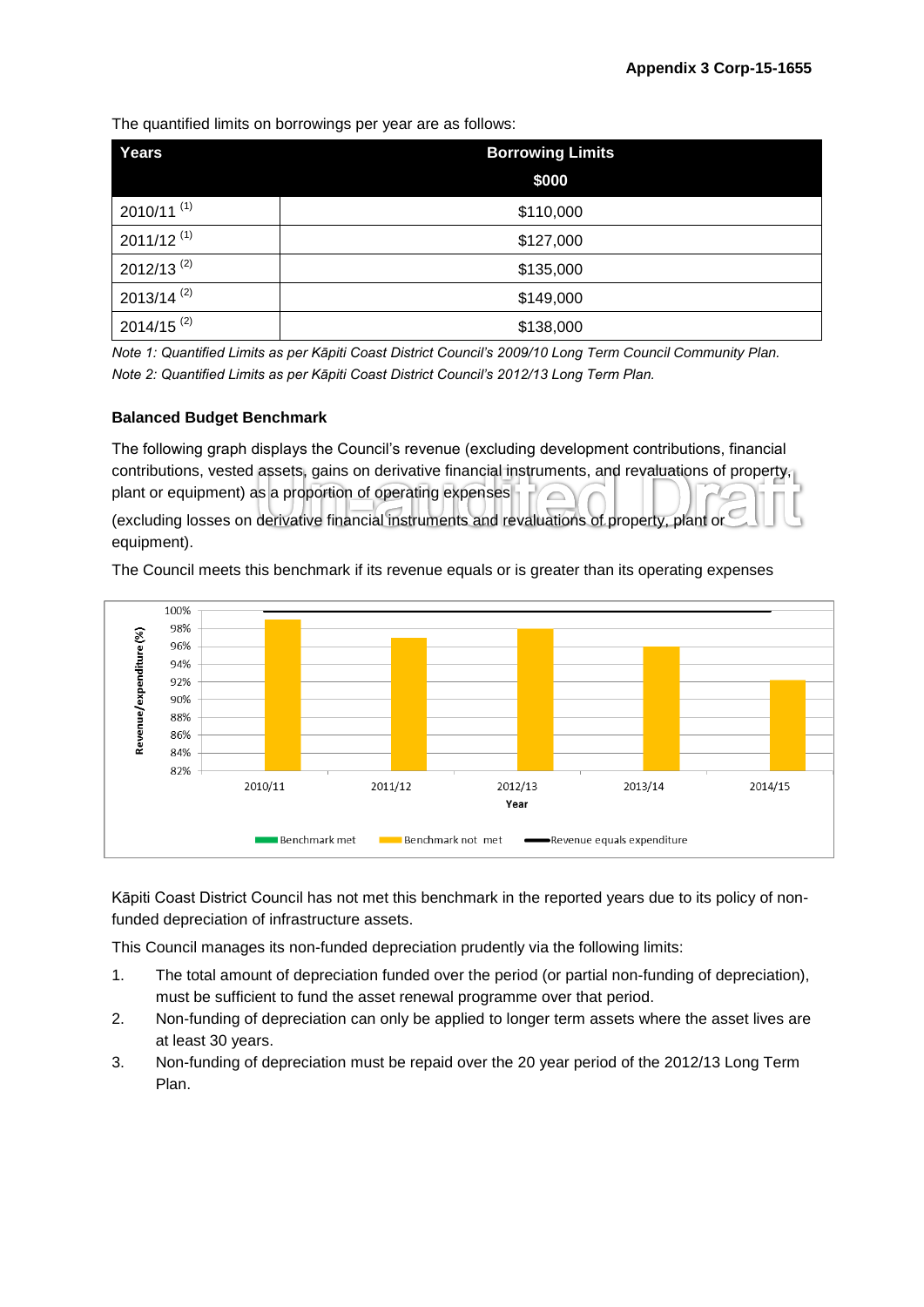## **Essential Services Benchmark**

The following graph displays the Council's capital expenditure on network services as a proportion of depreciation on network services. The Council meets this benchmark if its capital expenditure on



network services equals or is greater than depreciation on network services

#### **Debt Servicing Benchmark**

The following graph displays the Council's borrowing costs as a proportion of revenue (excluding development contributions, financial contributions vested assets, gains on derivative financial instruments, and revaluations of property, plant or equipment).



Because Statistics New Zealand projects the Council's population will grow more slowly than the national population is projected to grow, the Council meets the debt servicing benchmark if its planned borrowing costs equal or are less than 10% of its revenue.

Kāpiti Coast District Council is not deemed a high growth local authority by Statistics New Zealand for the 2013/14 financial year. As per the 2006 Census (October 2012 Update), the expected population growth for the Kāpiti District for the 2013/14 financial year was 0.7% compared to the national population growth rate of 0.9%.

There has been significant capital investment in the Kāpiti District over the past four years, in response to the community's needs.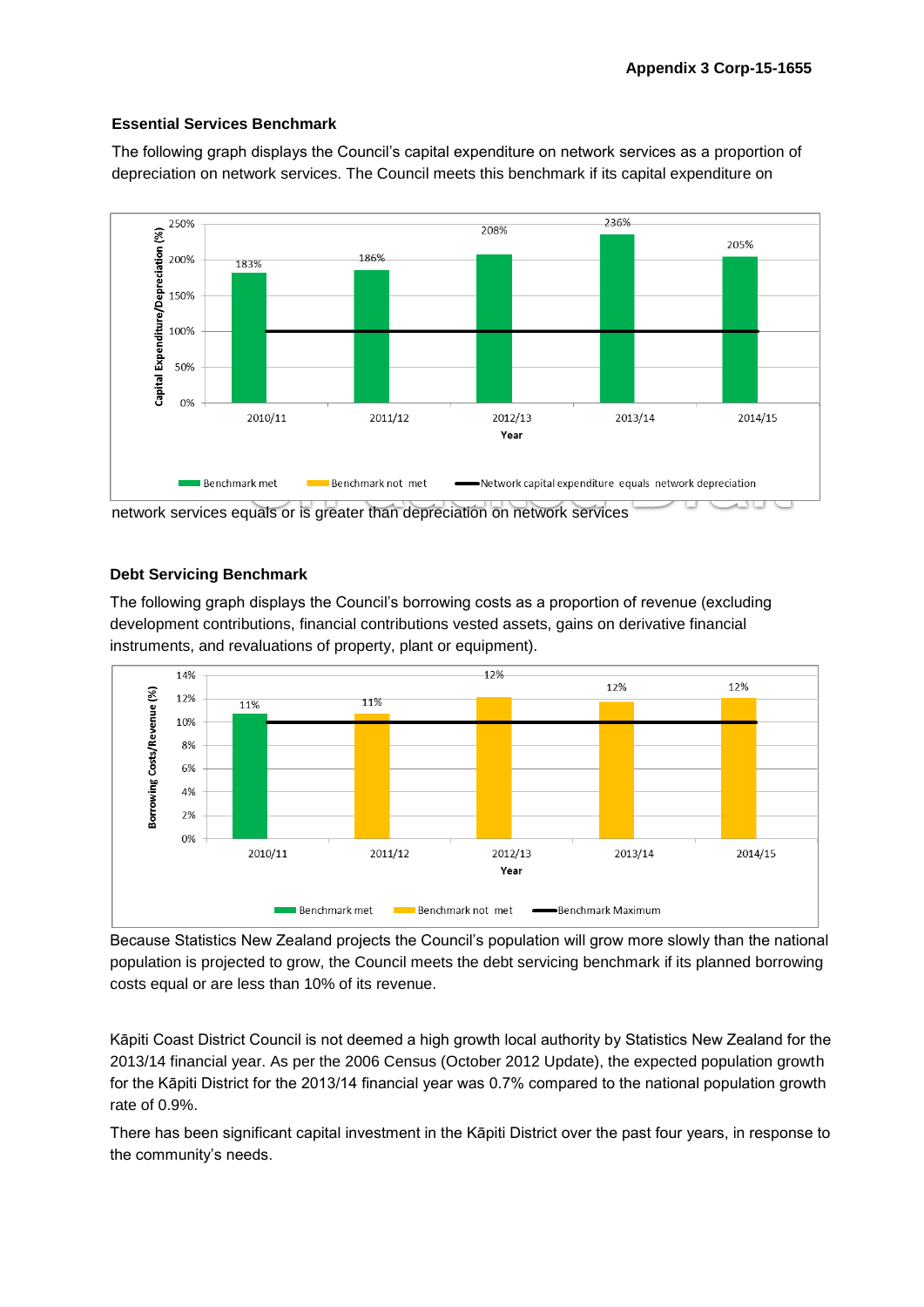This includes:

- 1. Waikanae borefield expansion to use ground water to "recharge" the Waikanae River as part of the long term sustainability for the District's water supply.
- 2. Upgrade and earthquake strengthening of the Civic Administration Building.
- 3. Marine Gardens, Raumati Beach upgrade.
- 4. Construction of the Coastlands Aquatic Centre.
- 5. Water meter installation (ongoing).



## **Debt Control Benchmark**

The following graph displays the Council's actual net debt as a proportion of planned net debt. In this statement, net debt means financial liabilities less financial assets (excluding trade and other ď۱ receivables).

The Council meets the debt control benchmark if its actual net debt equals or is less than its planned net debt.

## **Operations Control Benchmark**

This graph displays the Council's actual net cash flow from operations as a proportion of its planned net cash flow from operations.



The Council meets the operations control benchmark if its actual net cash flow from operations equals or is greater than its planned net cash flow from operations.